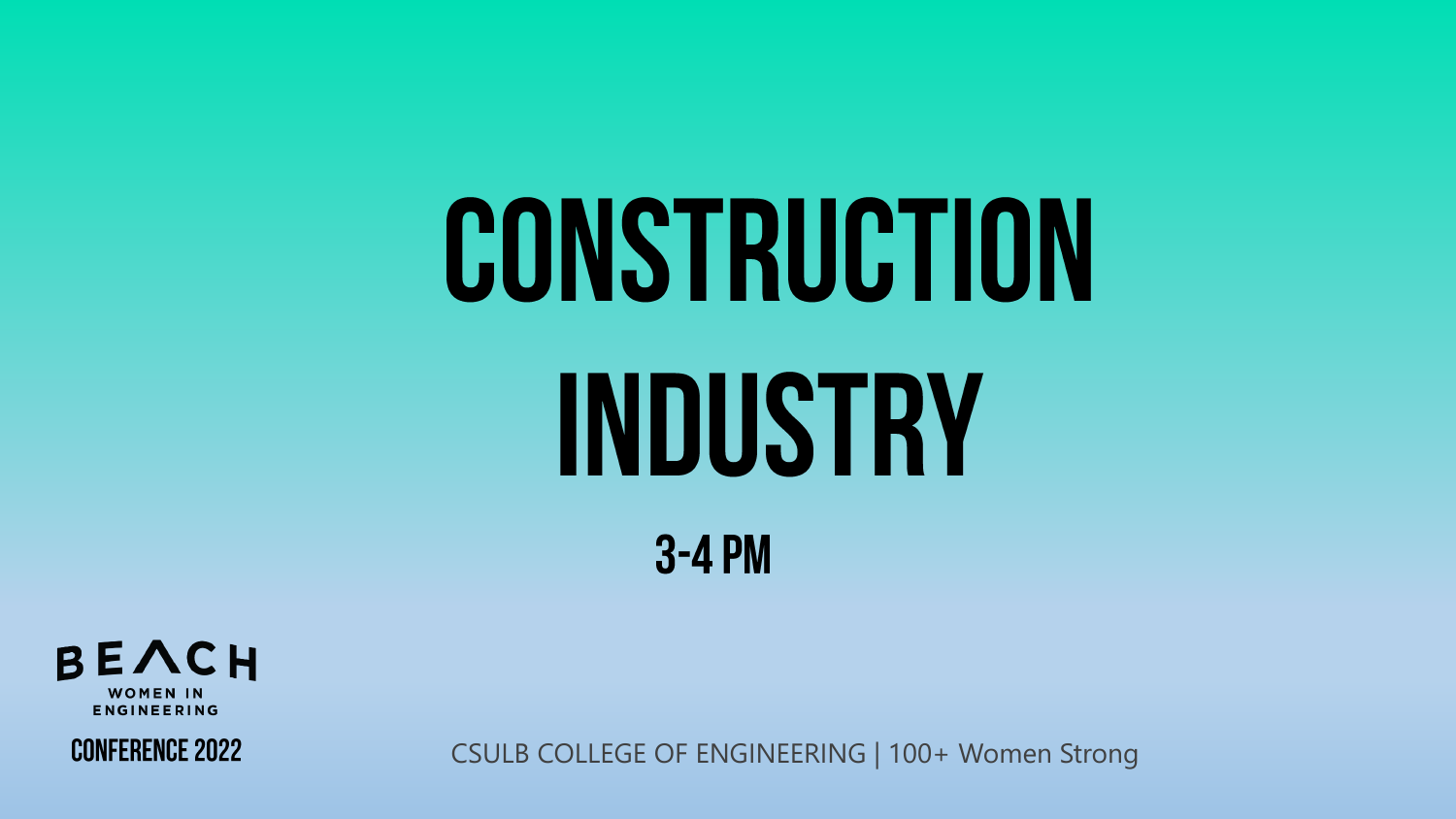#### **CONSTRUCTION INDUSTRY Moderator**



#### **VAHID BALALI**

Assistant Professor, CSULB Department of Civil Engineering and Construction Engineering Management



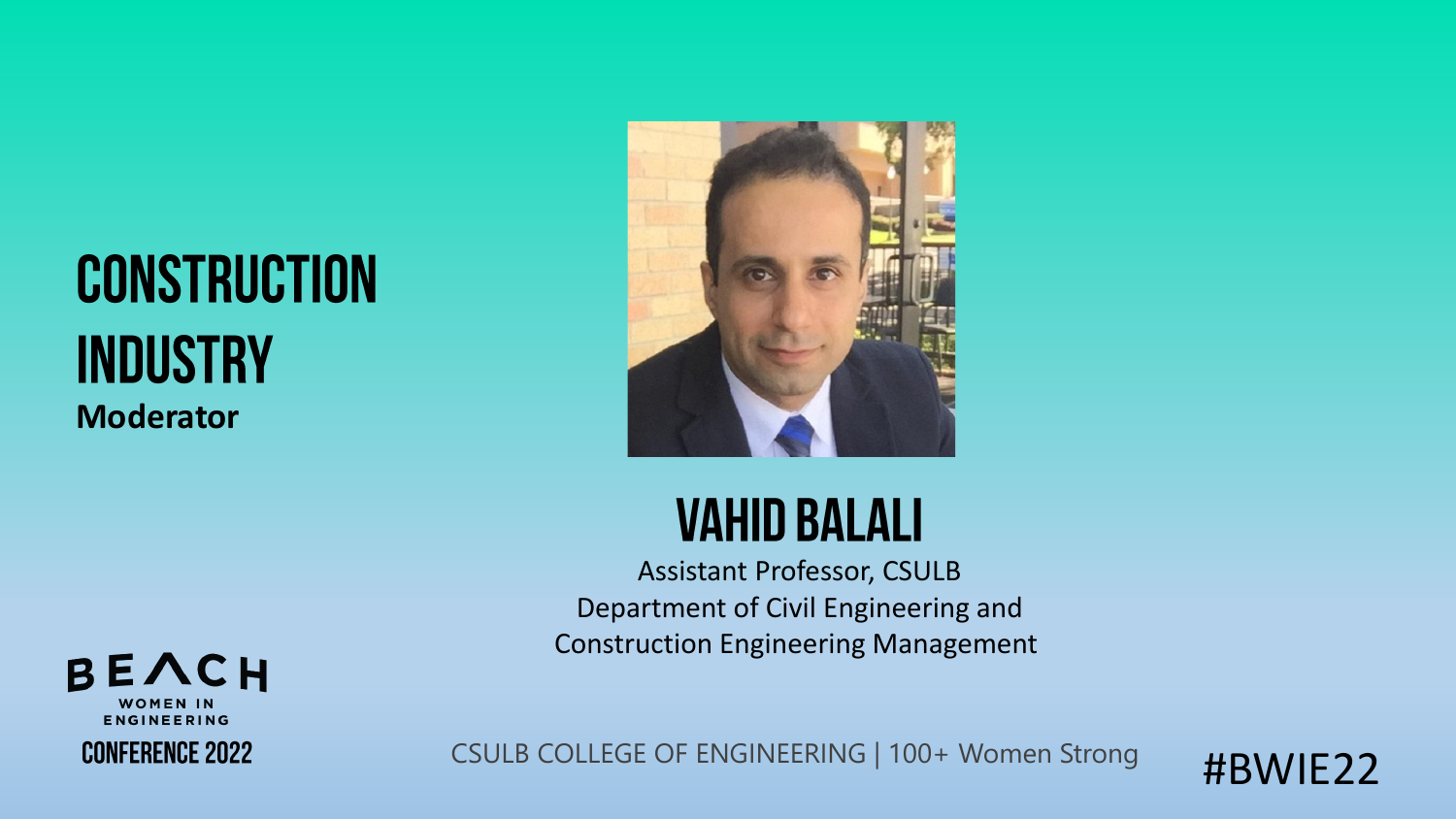#### **CONSTRUCTION INDUSTRY** Speakers







Sr. Project Manager Swinerton Builders

#### **MEHRNAZ GOLZAR** Project Manager AECOM

#### **LAMIA PORTER** Lead Estimator Sundt



**CHANTAL TRIAY** Project Engineer Del Amo Construction



CSULB COLLEGE OF ENGINEERING | 100+ Women Strong

#BWIE22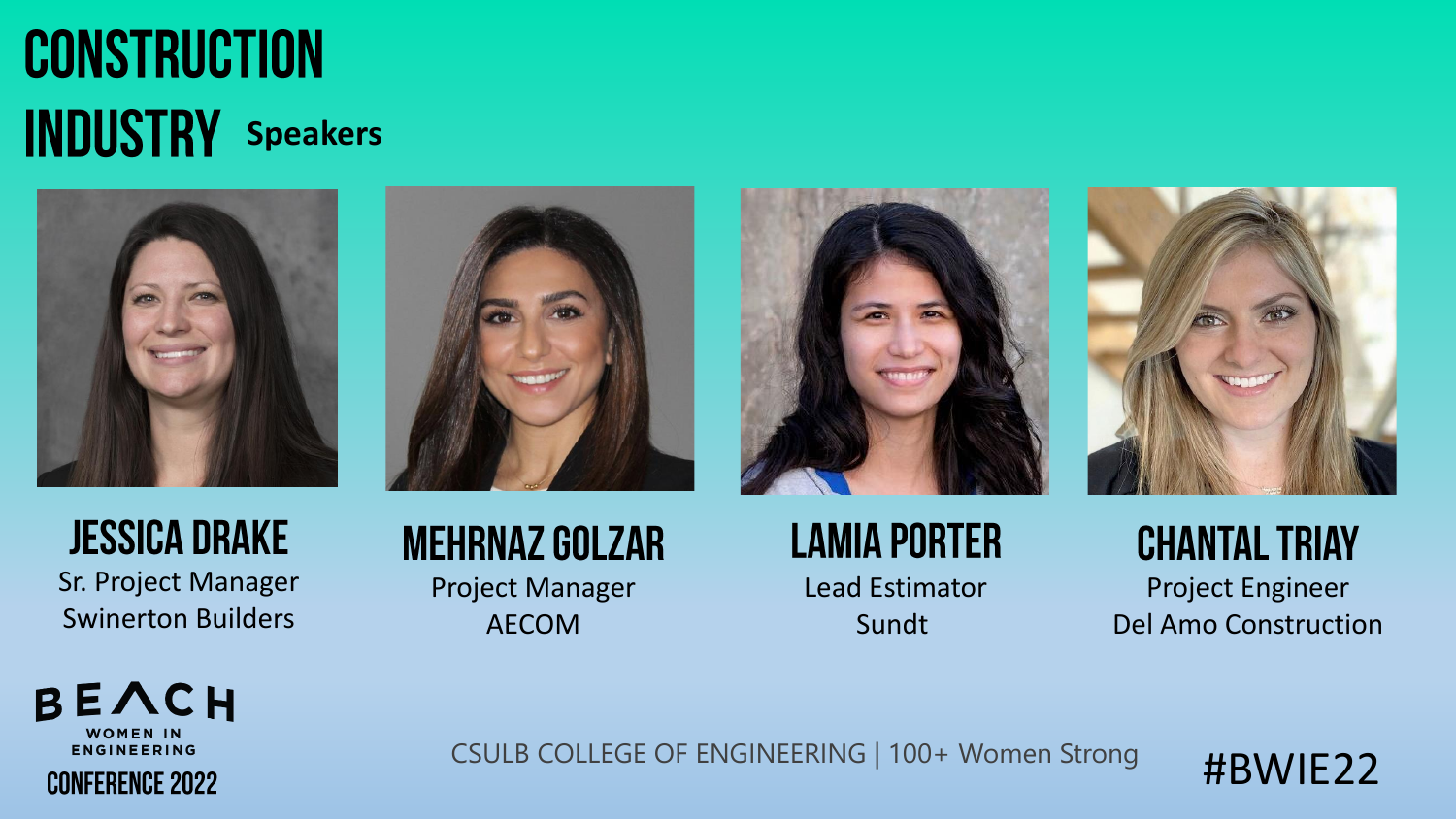Construction?

### **CONSTRUCTION INDUSTRY**

What Led you to Construction?

Why Did You Choose

### Who Inspired you?





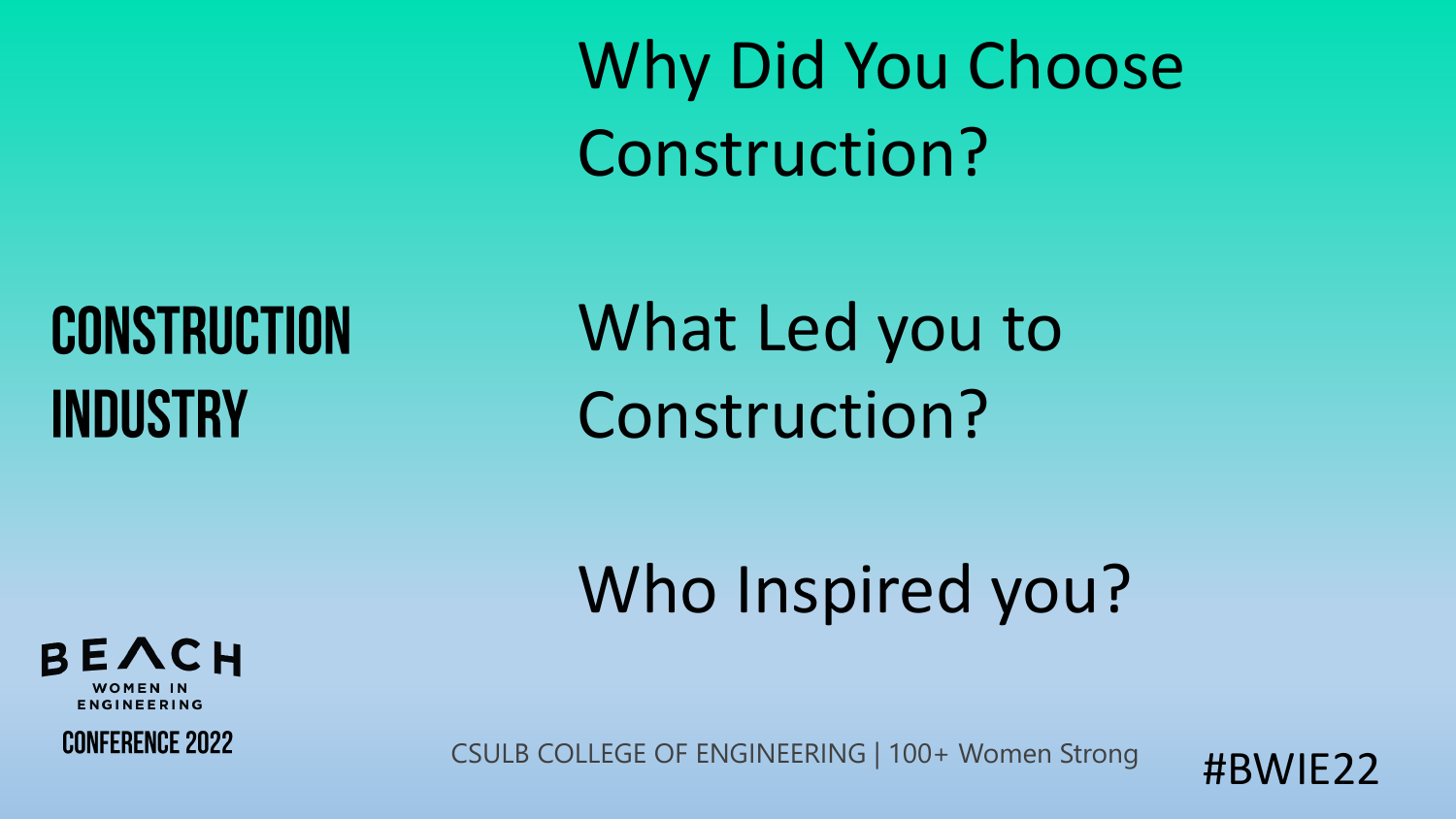What Has Been the Most Memorable Moment in Your Career?

What Is the Best Part of Your Job?

**FNGINFFRING CONFERENCE 2022** 

BEACH

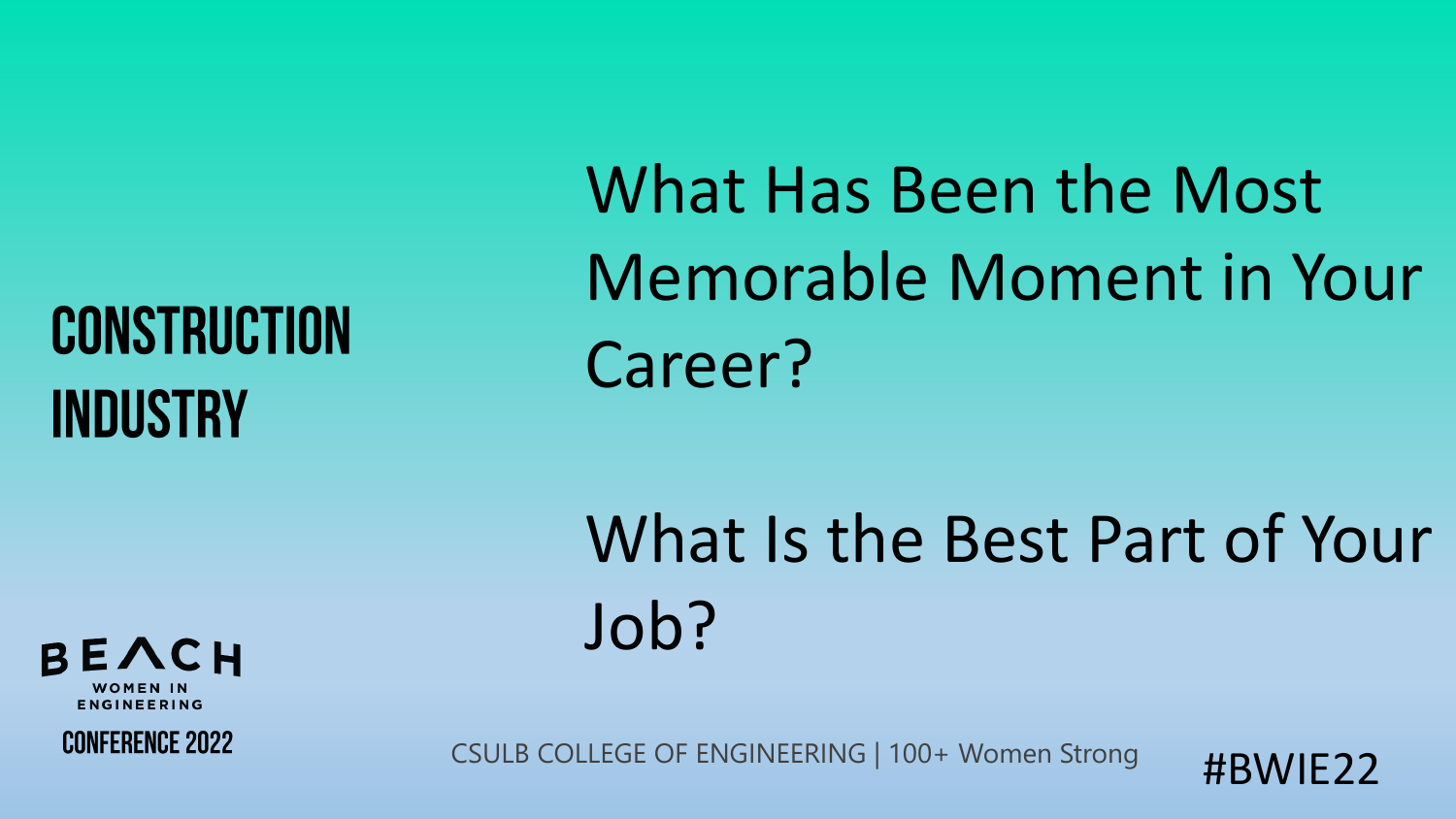### What Is Your Favorite Project You Have Worked on?





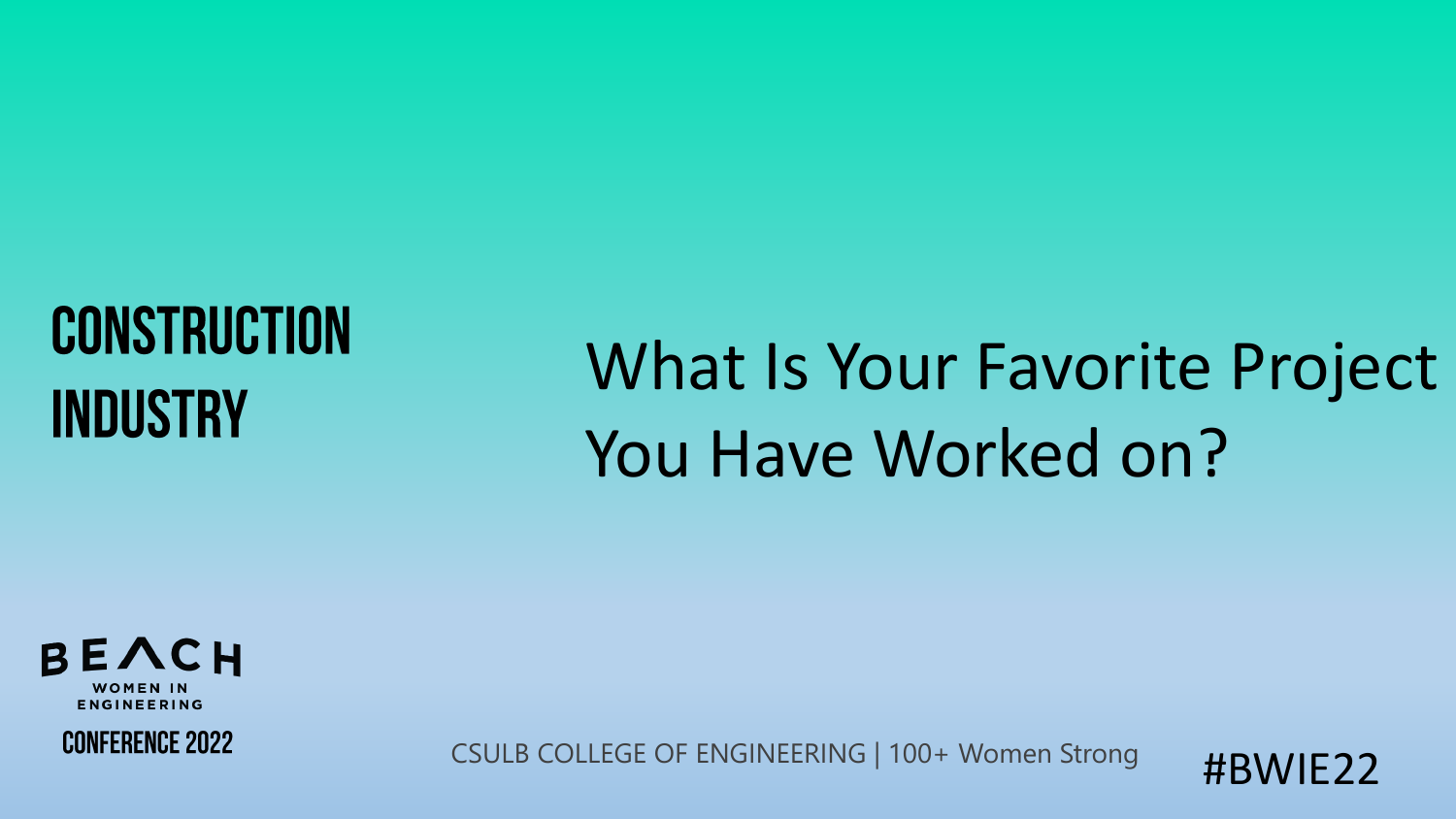What Is the Biggest Challenge of Being a Woman Working in Construction?



**CONFERENCE 2022** 

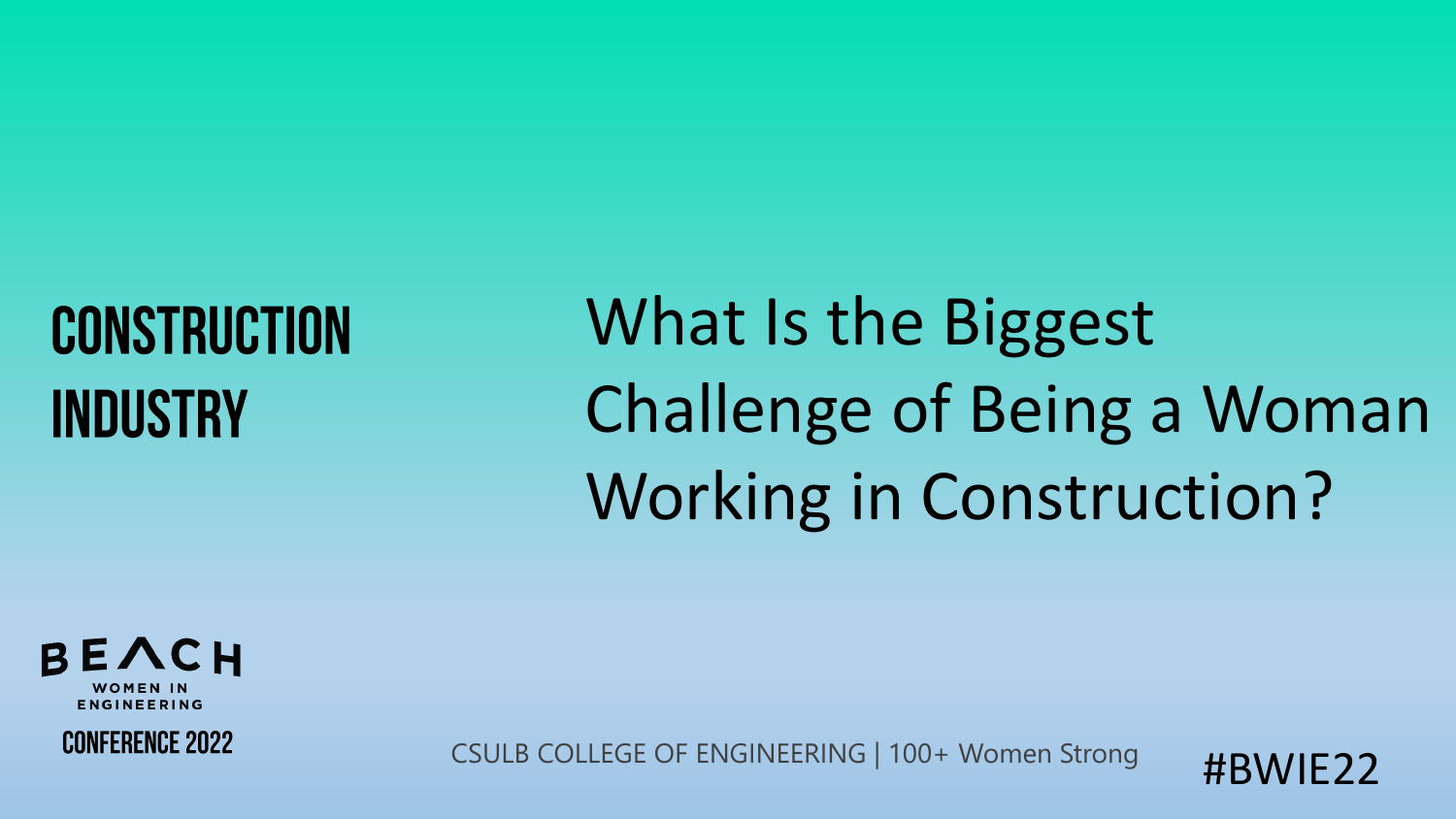What Are the Advantages of Being a Woman in Construction?





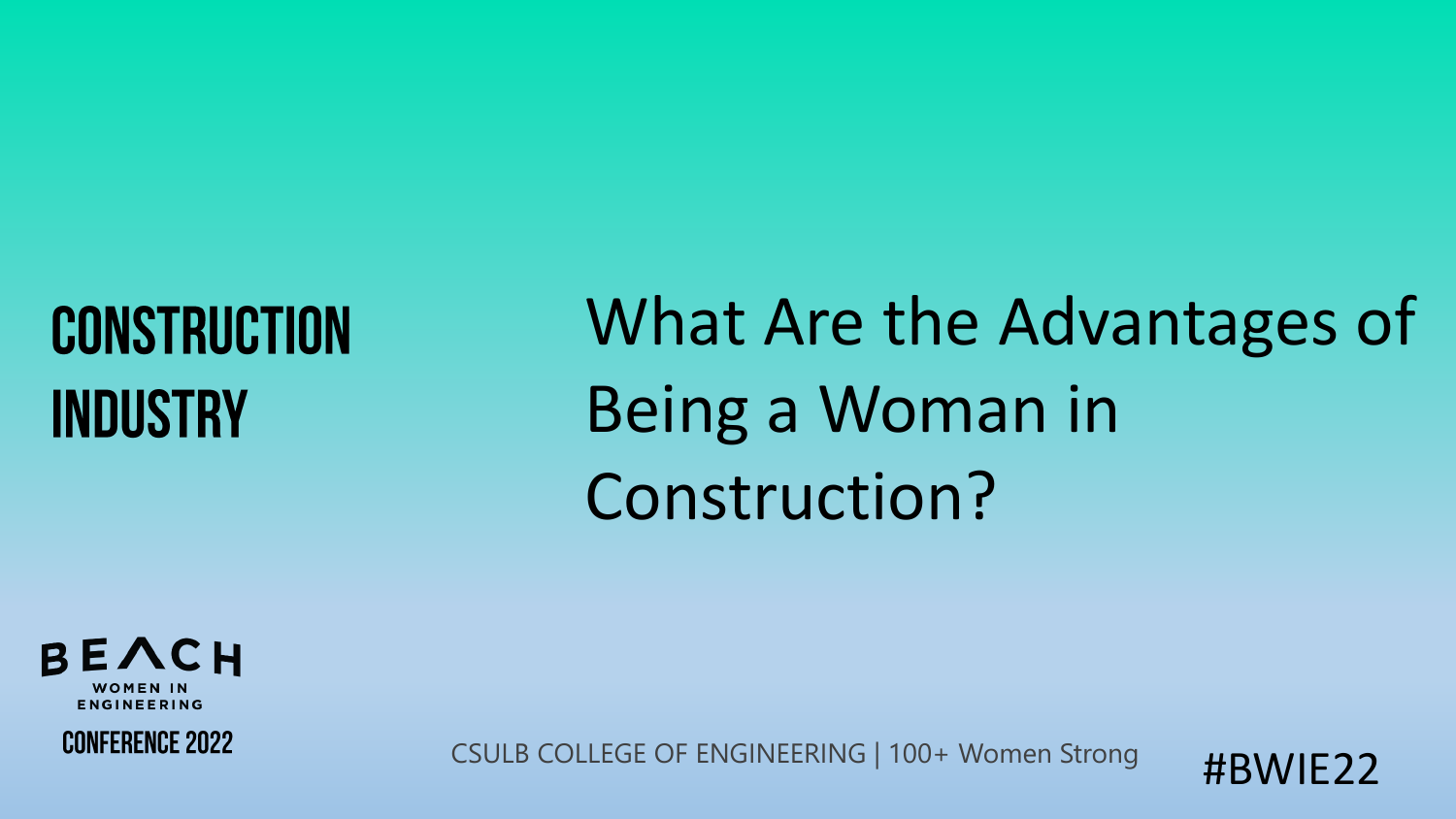What Advice Would You Give to a Young Woman Entering the Industry?





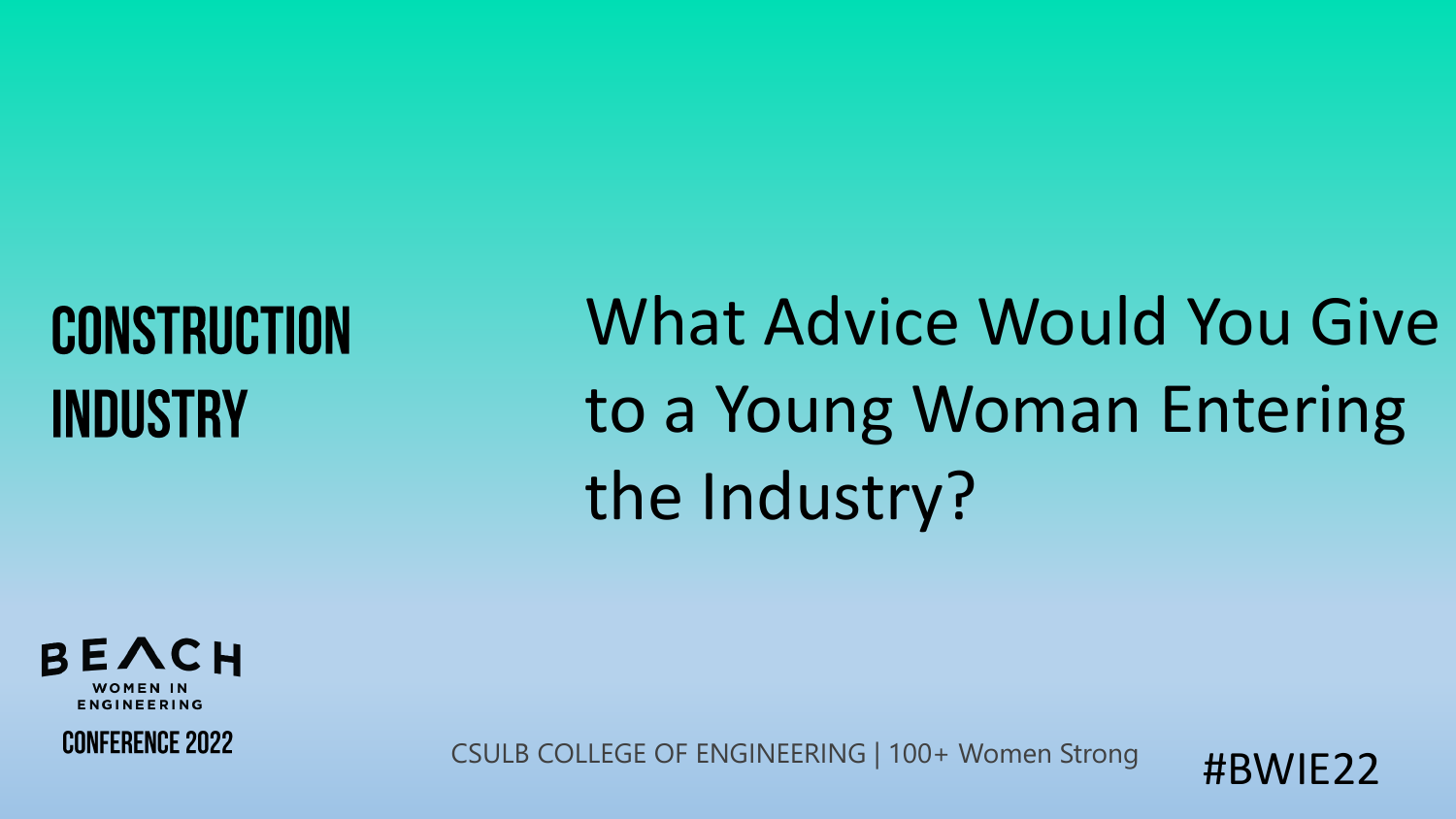How Do You Think Construction Can Attract More Female Candidates?



**CONFERENCE 2022**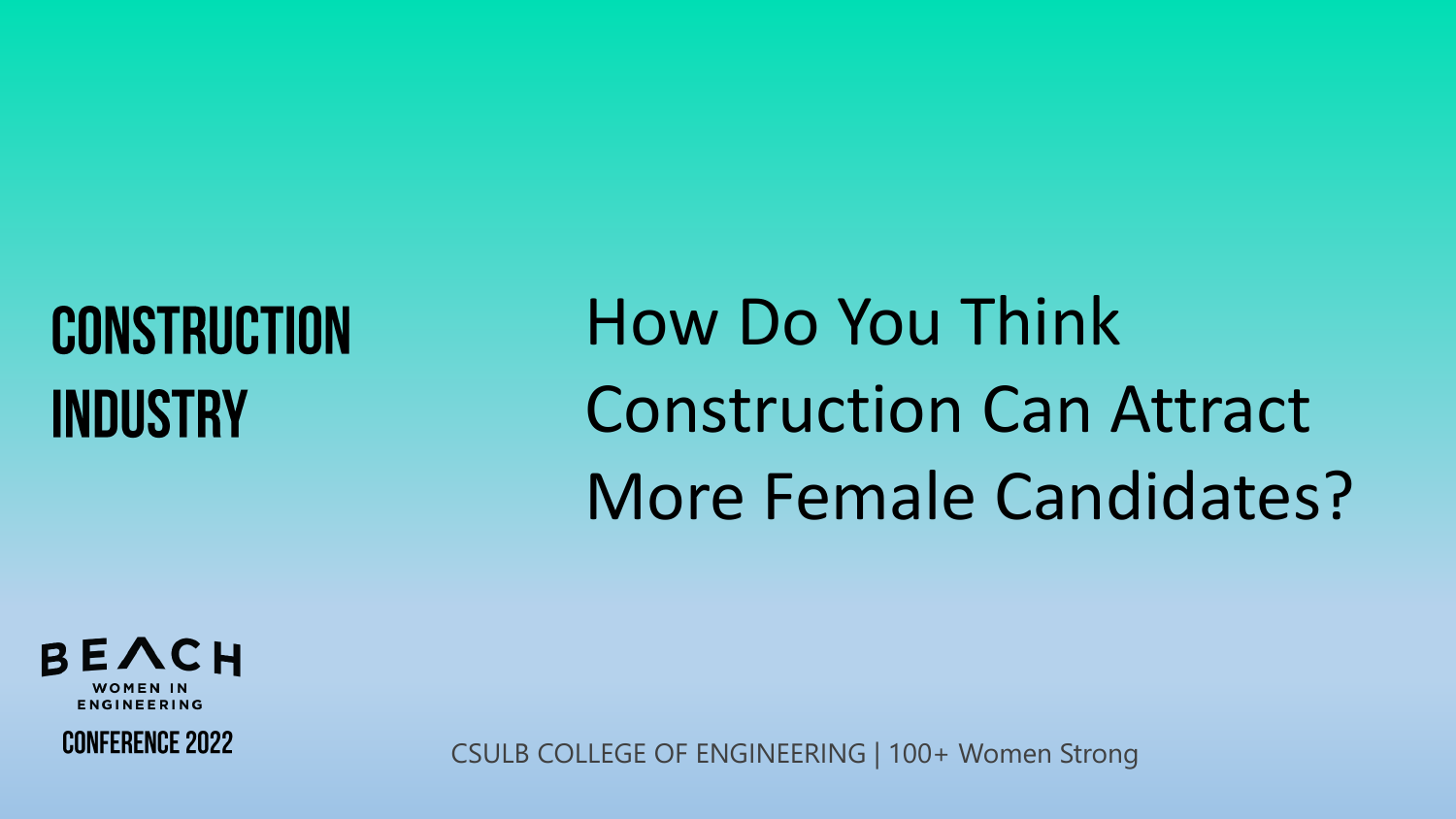## What Makes You Proud of Working in the Construction Industry?



**CONFERENCE 2022** 

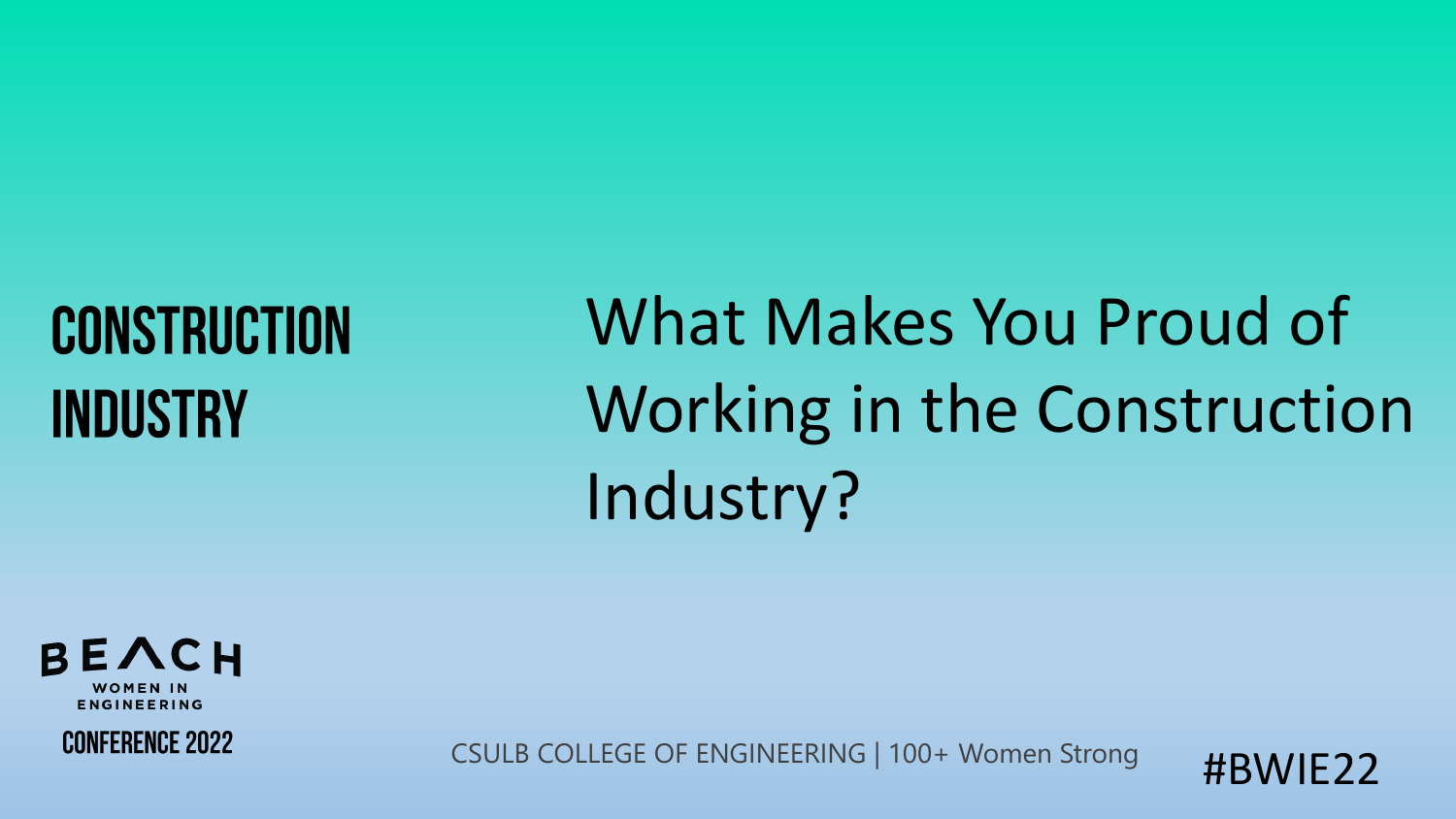What Do You Think is the Most Important Change Happening in the Construction Industry?

BEACH **ENGINEERING** 

**CONFERENCE 2022**